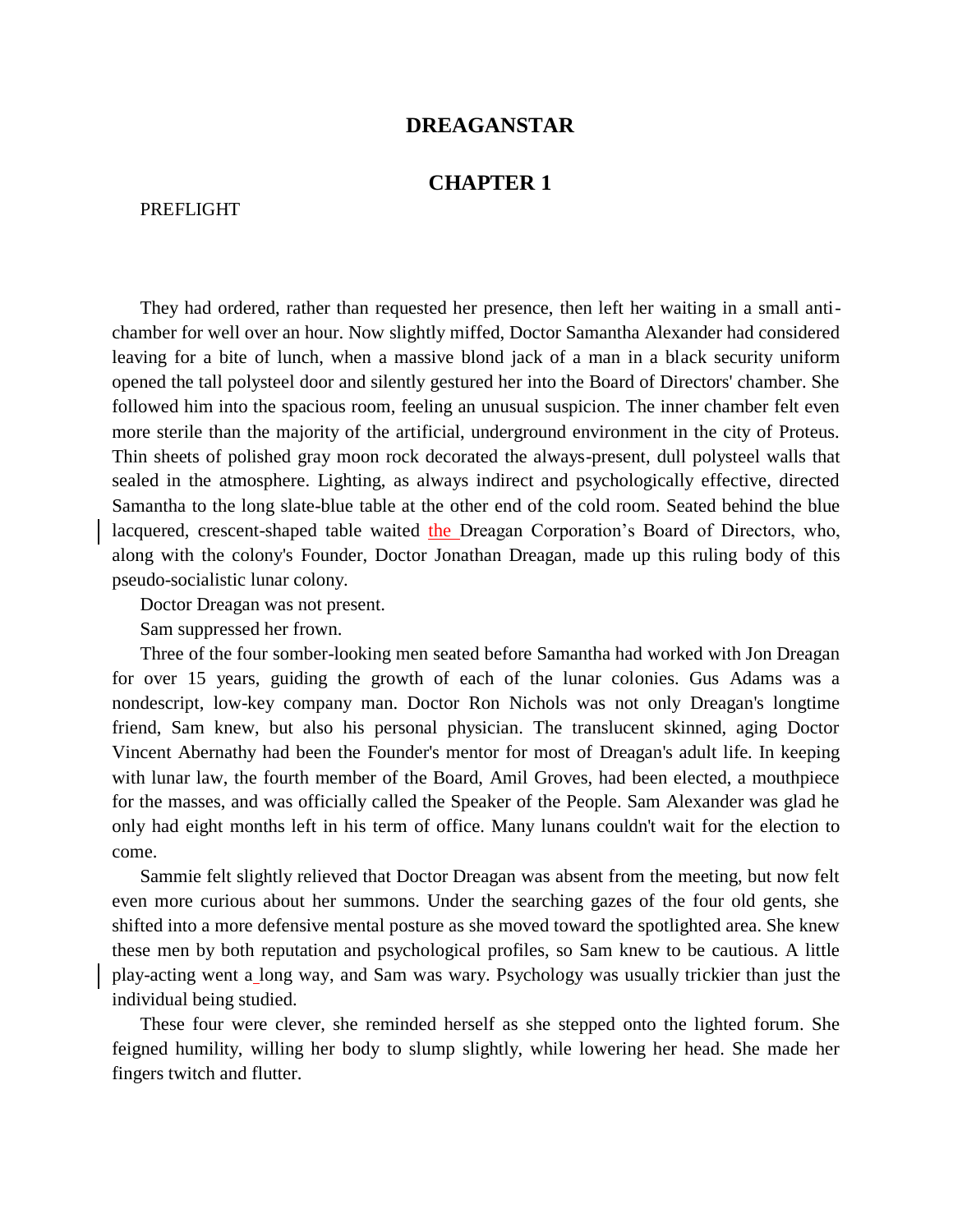"Doctor Alexander," Speaker Amil Groves began while glancing at her through bushy brown and gray eyebrows. "We reviewed your portfolio, and although you are not the psychologist we had requested, you come highly recommended."

Sam wondered who had been their first choice, but remained silent, studying her gray cloth shoes, listening intensely.

"Your Trade has granted us unlimited use of your time and skills. My colleagues and I require your services for an assignment that may take you away from the psy-clinic for a few weeks," gray-haired Abernathy continued. "So, first thing after you leave here, you will return to your office and reschedule your patients to other members of your staff. Understand?"

"No clinic work during your assignment. All right." She swallowed once for effect, carefully watching the four, while wondering what they might be plotting. "My assignment?"

The man to Groves' right, Gus Adams, a sloppy little man, slammed closed a cube of disks and leered at her with contempt. From the other side of the crescent table, red-haired Ronald Nichols stifled a laugh.

"Space it, Nichols," Groves grumbled, then turned his watery eyes in Samantha's direction.

"The Founder has gone space happy, and you, my dear, are qualified to make that diagnosis official. Take your time in your study of Dr. Dreagan, if he'll even see you. We want you to be completely thorough in your investigation. Is that understood?"

"S-space happy is vague… rather ambiguous," she started, deliberately twisting a button on her gray tunic. She grimaced. "Do you mean schizophrenic, manic depressive, or obsessivecompulsive? Has he turned violent?"

"Oh, trust me. He is all that and much more," Speaker Groves drawled, picking absently at his cuticles. "You will conclude that Dreagan is ill-fit to preside over the Dreagan Corporation. Take your time. Be thorough." He leaned on his left hand while pointing his right index finger in her direction, causing Sam to suppress her rebellious reaction. "Be sure your findings please this Board. Understand, now?"

So, that's it, she thought, resenting their flagrant, thinly veiled assumption that she would follow their orders and not those of her own Trade. They're trying to push Dreagan out, she thought. But, specifically who? And why?

"Dr. Nichols," Sam murmured. "Is Dreagan physically well?"

"Fit enough but I have cautioned him against returning to Earth's gravity. He's a lunan, permanently. You may have access to his psychological profile and past medical records to begin. I've ordered copies to be given to you as you leave here. Study them, and when you are ready, let me know, and I'll try to get Jon to talk to you."

"Thank you, Dr. Nichols," she said politely to the man who had known her new patient the longest and whose reputation was the cleanest of this dirty bunch. "I have no other questions."

"Dismissed," Groves said with a wave of his liver-spotted right hand and as one, the four men stood and as one, and, walked away.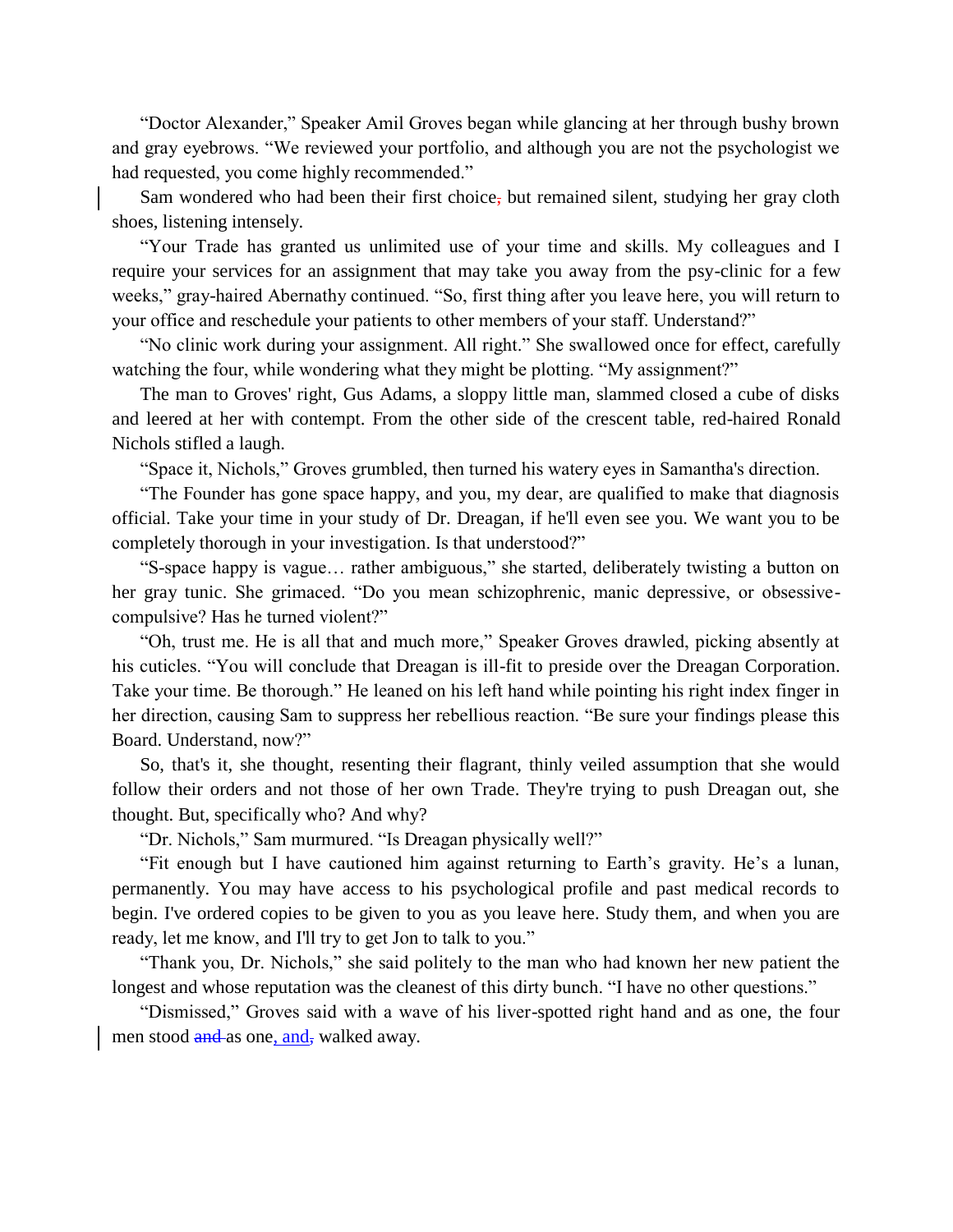

The rest of that day Samantha shifted her caseload and managerial responsibilities to others on her staff, finding that a few special patients were difficult to assign to her barely-qualified assistant, Master Psychologist Taylor Roberts. She told herself she could continue monitoring some of these cases, even if she was not supposed to. Sam felt determined not to get lost within the personality quirks that were notorious in pioneer, inventor, and city builder, Jonathan Dreagan.

Sam already knew that Dreagan, a genius of global renown, had odd habits and an uncivil and rude tongue, except when he recorded his DreaganStar educational programs. After conquering the moon and then making it somewhat comfortable and profitable for people to live below its surface, Dreagan had, for the last two years, contented himself with his minor inventions while producing holotank productions about the wonders of this and other galaxies. His programs circulated extensively through Earth's secondary schools and a few were used in initial astronavigation training. Jonathan Dreagan had one of the most creative and intellectual minds our species had yet produced. From his lack of public life, Jonathan Dreagan appeared to be an extremely private individual.

For the next four days, when not doling out her patients to other staff members at the psyclinic, Samantha studied the privileged information the Board had granted her. Additionally, she scanned the central library records for any information she could find on her new client. The data included eighty-seven DreaganStar programs, all created in the last twenty-eight months. There were three documentaries about the first and most difficult years of the colony existence, as well as four special 90-minute videos, under the designation Flights of Fancy, depicting his hypothetical journeys into the far reaches of space. All these had been produced in Dreagan's private holo-studio, located in what had been Proteus's original lunar landing port, not far from his underground home.



Four days after receiving her assignment from the Board of Directors, Samantha arrived in the oldest section of the city at the south end of Proteus, at the site where the Founder, Jon Dreagan, kept his personal workshops and living quarters. Everything Sam had researched on the man seemed to be concocted of one type of rumor or another. What was the real man like? she wondered again, while strolling passed the southern cubbies near his large residence. Judging from the size of the door, air locks and triple-paned windows, homes in South Proteus were more spacious than the newer section of the underground city. Here, near the surface, the dull gray corridors and polysteel-lined tunnels were larger, less confining, and Sam wondered what the local residential cubbies were like on the inside as she moved toward the old spaceport and her new assignment.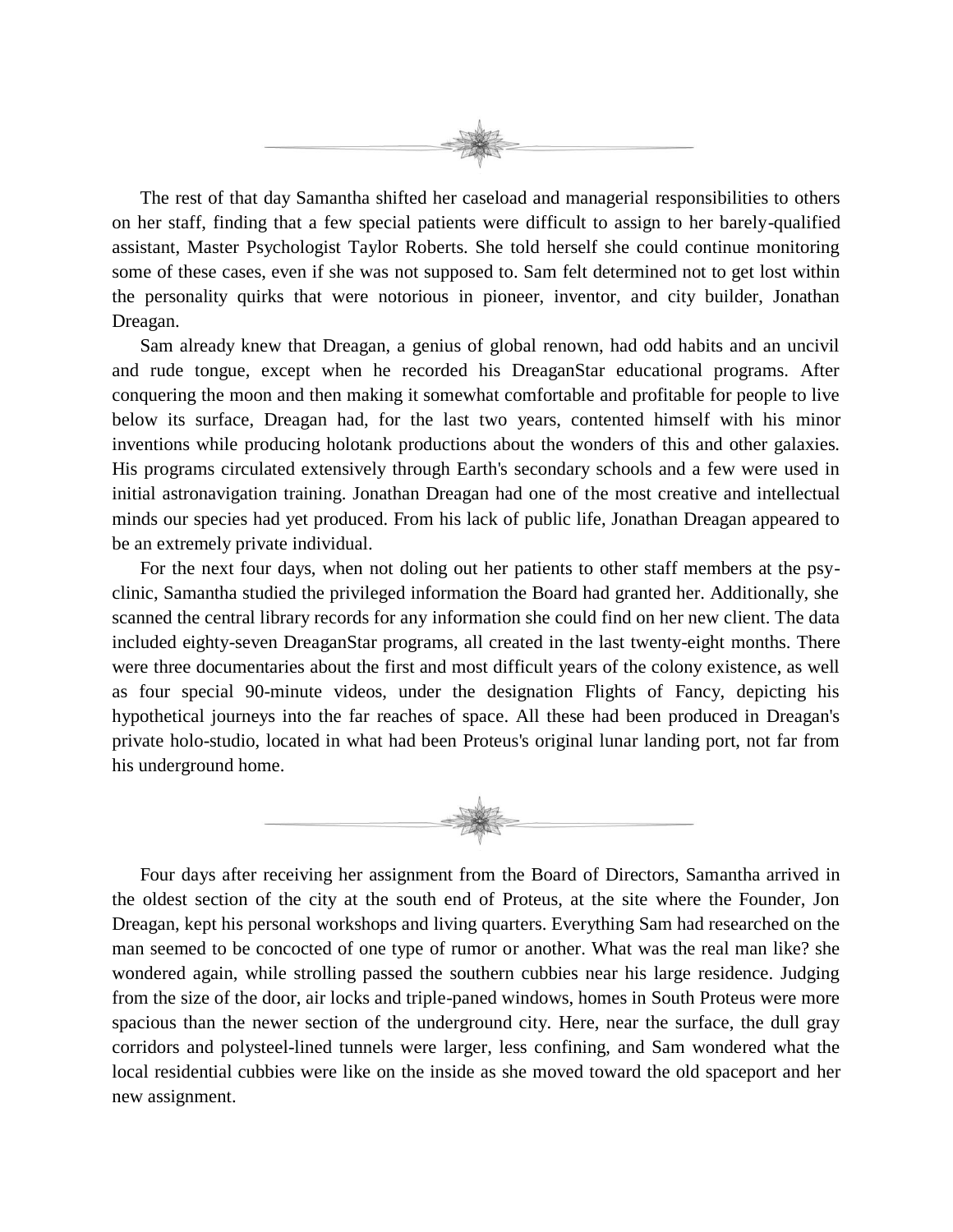South Proteus had been constructed in the first year of the first colony over fifteen years ago. Back then, each cubby had its own life-support system—very expensive, Samantha thought. Everyone had lived on the surface in structures resembling Quonset huts and so had to wear full pressure suits just to go from one residence to another.

Before her, the tunnel sloped upward at a slight angle. She easily moon-bounced in the low gravity, and soon stood on the moon's surface. Around her, dinner plate-sized portholes offered glimpses of the surrounding flat, gray terrain with craggy, dark mountains rising far off into starlit black sky. The corridor itself was lit by Sol, which hovered on Luna's distant horizon. The shadows grew long. As she hurried through the maintenance tunnel, Sam became aware of the glittering addition to the sprawling old spaceport that was now Jon Dreagan's private playground.

Beside the now-unused Operations and Control Tower, an almost crystalline structure gleamed, rising over five levels high within a transparent dome. Sammie stopped to peer out a porthole and had to consciously tell herself to breathe again. The clear dome that enclosed the spaceport looked like thin ice on a small fishing pond. The crystal-like structure Jon Dreagan used in his holography programs stood inside. The oddly shaped holographic studio was a very familiar sight to the public - and to Sam because of her recent research. Excitement and delight stirred in her as she studied it.

The tall, multi-pointed structure looked like the shining star that sits on the top of a Christmas tree. Spikes of polysteel girders wrapped in something translucent and pearlescent jutted out from an opaque, hollow core that nested about two-thirds of the way up the body of the structure. She knew that this hollow area housed a holo-studio that balanced on a tripod of crystal appendages. The structure had been intentionally designed to resemble the fictional space vessel Dreagan flew in his educational programs. A gangplank stretched from the roof of the old spaceport's Operations tower, into a gap between two of the more massive, glittering spikes of the ridiculous structure. Samantha seriously doubted this thing's ability to fly and with a chuckle, continued through the access tunnel, childlike anticipation in each step.

Sam's research had furnished her with a strong mental map of the area and a good excuse for her being there. This rock-gray maintenance tunnel provided her a back door to visit Dan'l Girdner, one of her father's old friends. Reporting to the back gate security guard, dressed in traditional Security Trade black, Sam waited while he verified her appointment by comm link. After a stern warning to go straight to her intended destination, the Security jack waved her into the compound with specific directions to Girdner's shop.

Dan'l Girdner, a friend of the family's for almost forty years, had always joked that he had "adopted" her somewhere during her childhood. She had shouted for joy when she had found Dan'l's name on the small roster of Dreagan's sound stage staff. Dan'l had been listed only as a Master Electrician, and Sam felt unsettled that her old friend was working at only average Trade wages. His abilities made him worth so much more! She had also felt unsettled by the fact that his contract was recorded as exclusive. Samantha felt regret at not keeping up with old Dan'l.

Ahead of her, the polysteel corridor opened into the outdated spaceport receiving bay next to the main dome, protected from the vacuum by giga-yards of clear polysteel. Feeling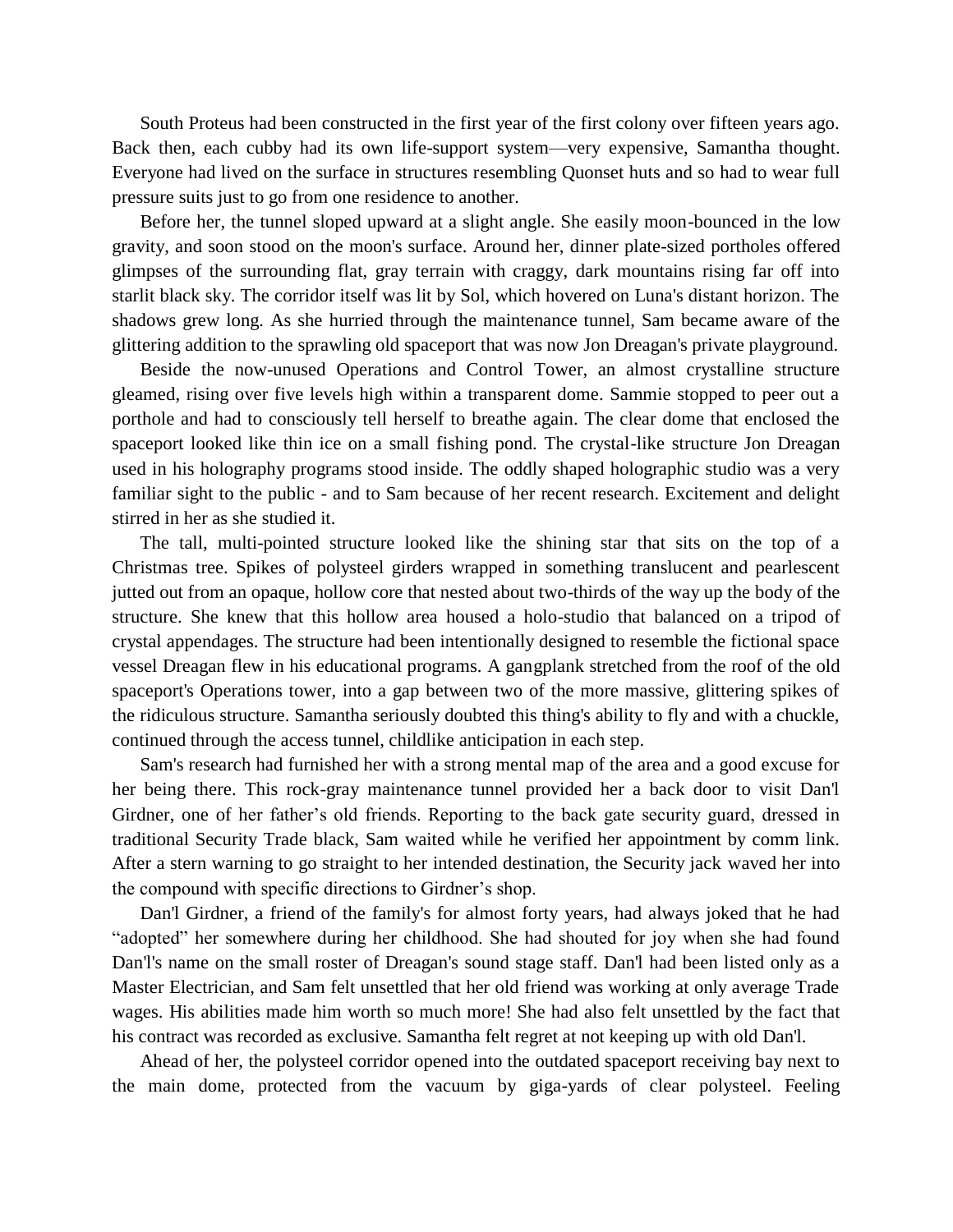uncomfortable with how fragile these older structures were in the face of meteorite showers, Samantha gazed about, looking for the clues that would direct her to Building 6, the Electronics shop. Soon a Trade Blue 6 on the side of a corrugated steel building caught her eye, and she casually crossed the short distance to the small metal structure, unchallenged by the men working around there. Few females worked in the industrial Trades planet side, and fewer had dared the challenges of the moon.

To her left, the mock starship glowed in Sol's light, and shimmering rainbows danced on walls and floors in a colorful display. Sam thought of her mom's crystal chandelier in the dining room and how it seemed to become magically enchanted in the Montana sunlight of her childhood. Grinning, she stopped to look up again around the dome and the ridiculous-looking holo studio before entering Dan'l's shop. She found herself aesthetically liking that crystal monstrosity, even if it wasn't flight worthy.

As Samantha stepped into the large polysteel hut that housed Dan'l's shop, a young man dressed in the deep Blue that indicated his electronics apprenticeship smiled up from his workbench. His raven black hair, which tumbled riotously around his ears, immediately labeled him as the teen Dan'l had spoken of a few months earlier. This handsome youth could have become an Entertainment Specialist, according to Dan'l, if he applied himself in that Trade, and in fewer years than most. What had Dan'l called him? Todd.

"Is Master Dan'l around, Todd?" she asked, meeting dark, innocent eyes above that Trade Blue smock. "We have a dinner date."

"And you are?"

"Sam Alexander."

Hopping quickly to his feet, the teen gave her a wide-eyed glance, blushing with discomfort at the unexpected presence of the moon's Senior Psychologist. After nearly five years as an AshenGrey, Samantha still disliked the effect her Trade-presence had on some.

"M-master Girdner is still out on T-the Project," Todd stammered, looking nervously toward the door she'd come in. Then, the gangly apprentice turned, touched a corner of his hand held, and paged Dan'l.

While Todd waited for a response, Samantha turned her attentions to the oddly familiar atmosphere of this electronics shop. It reminded her of her own electronics apprenticeship, ages ago, when she had served a year for her "uncle." Like the five or six shops of his that she'd visited through the years back on Earth, this one bore Dan'l's personal touch of organization and planning. Two journeymen in medium Blue and another apprentice clustered at the far end of the open alcove, waitinged out the final ticking seconds of the working week. Tomorrow was RestDay, and anyone could see that these lunans were ready for their day off.

"Dr. Alexander?" Todd called, as she wandered toward one of the three neatly kept worktables. "My master sends his regards and asks if you could wait a few minutes."

"Tell your master I am hungry," she said smiling lightheartedly. "So, he'd better not be too long."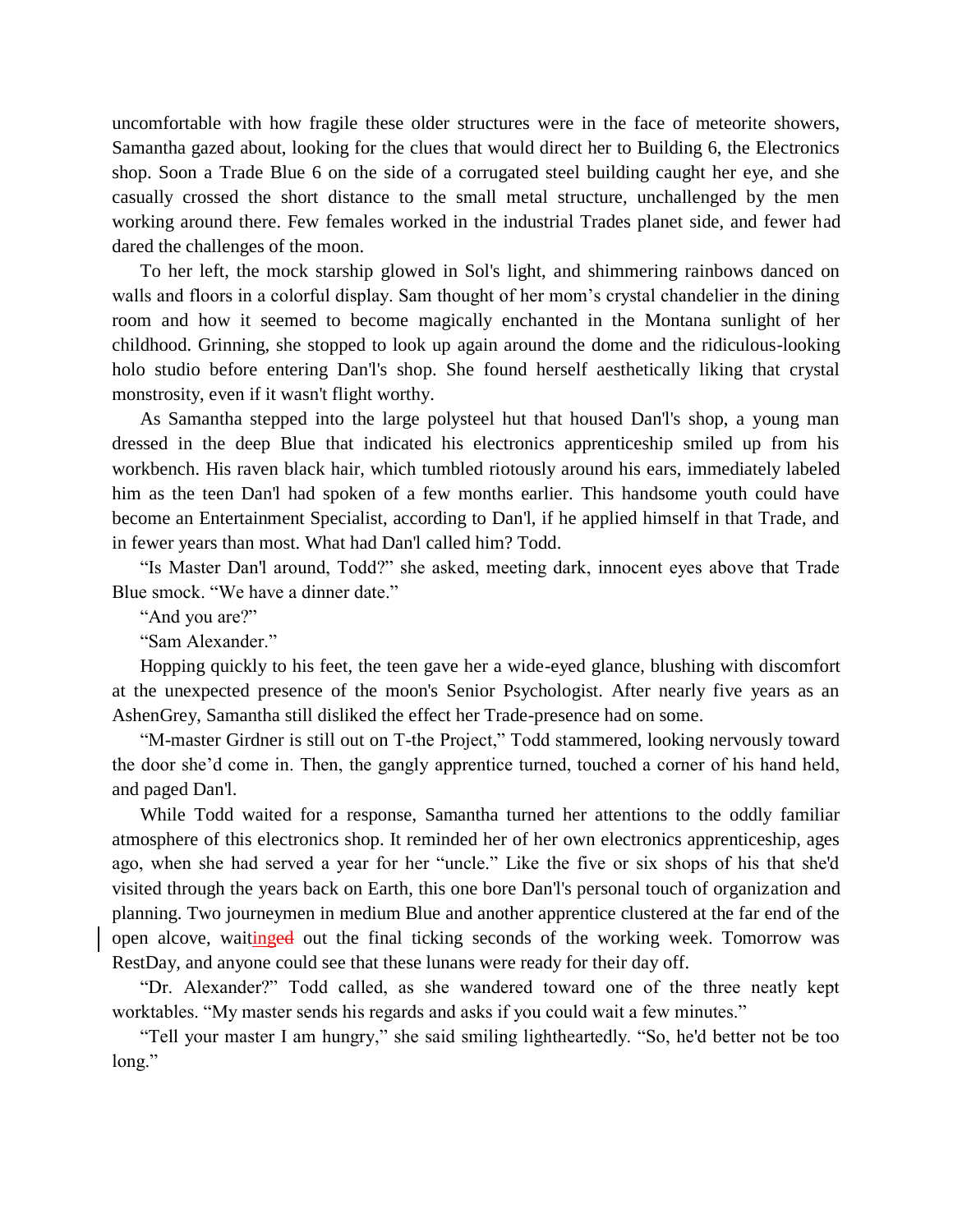"That's probably up to Doctor D." Dan'l's voice chuckled over the comm's speaker. "Tell everybody to have a good RestDay and send them home, Todd. And you do the same."

"Yes sir!" The teen grinned with a glance at his comrades, who had heard the order.

The others quickly grabbed their personal gear and made their way through the shop's back airlock. As Sam watched their departure, she heard the young man ask his superior about her. She returned to the tidy metalwork desk and young Todd.

"She'd better stay there," he replied with a scowling tone over the comm's speaker. "I'll be there in about five minutes, apprentice. And I want you gone when I get there. Girdner—Out."

The comm fell quiet after the customary chime that closed the connection, and Sam found shy dark eyes on her with questions in them. Looking down at her plain tights and floral tunic, she wondered if she had dressed appropriately for an evening with her Uncle Dan'l.

"I would remember if we had met, AshenGrey," Todd said, standing near the computer that connected to all the city's communications, video, and library facilities. "Are you an elec-tech too?"

"Royal blue, just like you." Sam grinned, using a common Electronics Trade's idiom.

"I heard you earned the Rank of Rainbow."

"It's a fractured rainbow at best," she replied with a shrug.

"Gonna become one of the Whites?" he asked, referring to those six people alive, who had mastered five Trades or more. "It might be nice to finally have a woman that high up in the Trades."

"I'm happy working in this Trade," Sammie said, then turned the conversation's focus. "I understand that you've had a tough year. I understand you recently lost your mother."

"Depends on who you have been talking to, AshenGrey." He avoided her eyes while shutting down his computer.

"Dan'l was very impressed after you joined his crew last winter." Sam rested her left hip on the side of the desk. "He spoke highly of your abilities—theatrical as well as electrical. Have you ever thought that you missed your true vocation?"

"Entertainment? No, thanks." He frowned, shaking his head. "Those people are the real crazies. And weirdoes, too."

"The creative nature does seem to give way to some unusual characters," Samantha conceded. "But, crazies? I wouldn't say that. And I ought to know."

"Doctor D's a fine example of a creative crazy," Todd pronounced, then he turned and closed the last of the cabinet doors. "Why is it I always end up playing housekeeper around here?"

"The joys of apprenticeship," she muttered, smiling at her own memories.

"Look, I have to run, Dr. Alexander." He smiled, moving toward the exit. "My master should be here really quickly."

"Go. And be good to yourself."

And with that, all that youth standing 190 centimeters of slim masculinity bounced out the airlock door.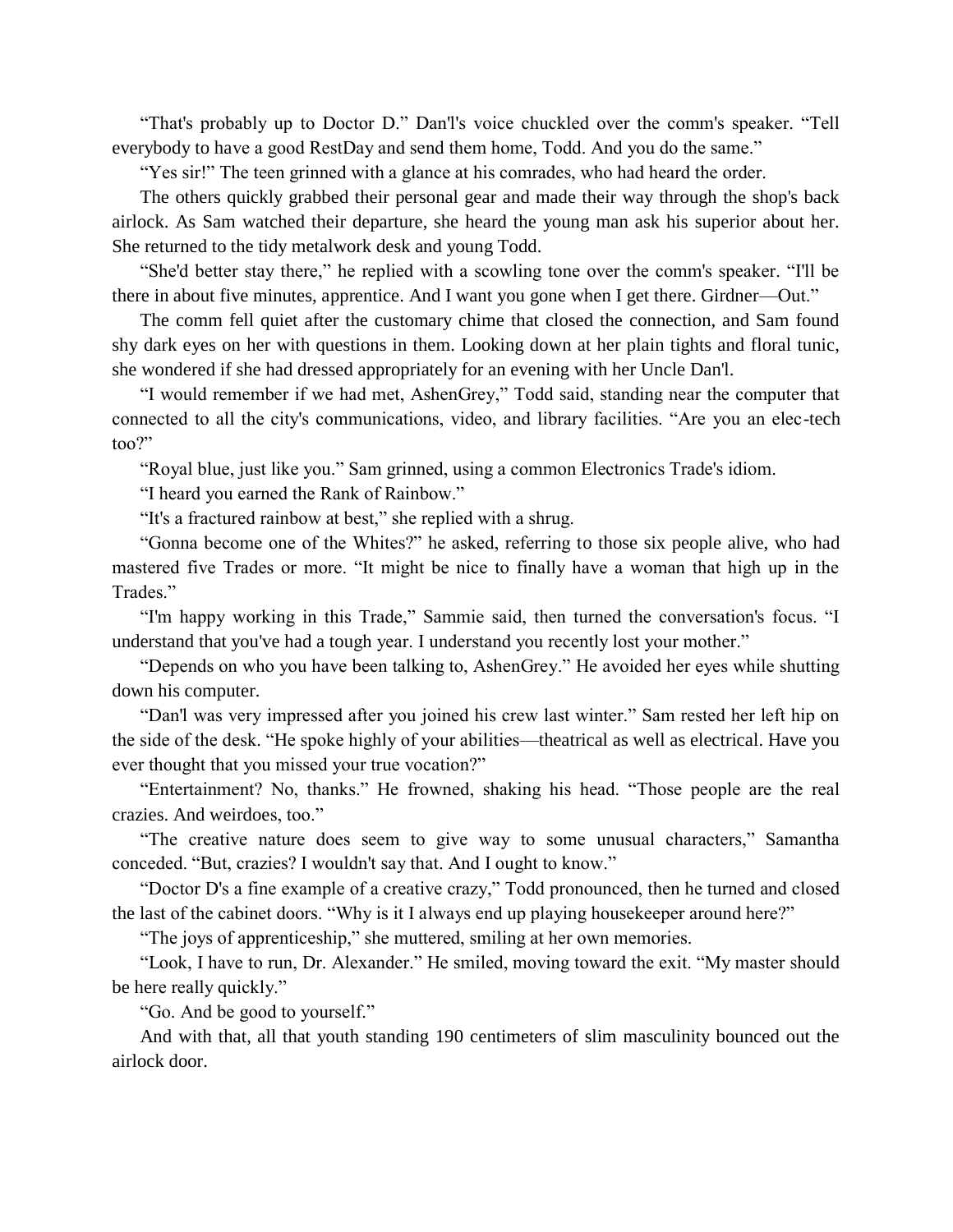Her mirrored image met Sam on the safety glass of the airlock's porthole. Her hair was long and deep brown with auburn highlights. She'd always wished it had the body and bulk most women enjoyed, and sometimes left her to feel a little inadequate for her slight tomboyish figure. But still, I don't have trouble fitting in a pressure suit and bubblehead, she reminded herself. She concluded, as always, that she liked being who she was, whoever she needed to be at the time.

Chuckling to herself, Sam slid into an old office chair to wait for Dan'l. The young apprentice's word flowed back to her. Did she hear Todd call his boss crazy? Good, fun crazy or dangerous, twisted crazy? she wondered.



When Samantha heard the footfalls, she was relaxed, playfully imagining her first conversation with Jonathan Dreagan. What if she divulged the Board's scheming to the Founder right on the spot? The blatant lack of tact struck a humorous chord in her, and smiling, she opened her eyes again. Deciding to meet them standing, she stood and brushed the wrinkles from her green floral tunic.

Dan'l Girdner bounded his two-meter bulk into the building, strode across the non-conductive metal floor, and greeted her in their customary fashion. Wrapping his huge hands around her waist, the aging man swung her easily into the lunar air, taking advantage of the low gravity to perform her favorite childhood greeting.

"Put me down, you old dear," she chuckled, and her feet bounced twice as they settled together on the deck plates.

"Oh, you look lovely, Sammie-girl." He kissed her cheek then hugged her in his delight.

"It's good to see you, Uncle Dan'l," she responded. "And what took so long? I am hungry."

Glimpsing a shadow moving into the open hatch, Sam quit her mock pout.

Pushing out of the Master Electrician's affectionate embrace, she turned to see a dark-haired man of medium but muscular build springing into the gray and blue shop. Dressed in dirty white coveralls, The Founder, Doctor Jonathan Dreagan moved like a man in charge, tall and straight without seeming rigid. He had the dark, handsome features of an aristocratic European. Somewhere outside of Mount Olympus, she thought, reminding herself of his human tendencies to be gruff and domineering. Her pulse had quickened, and she realized she'd been holding her breath. She exhaled slowly, and then swallowed once to ease the dryness of her throat. She felt mildly surprised by this reaction to seeing Dreagan for the first time.

"Dan'l, I want to run those goddamned tests again tomorrow," he was saying as he stepped to them and halted almost nose to nose with her uncle. "Be here at zero-nine-thirty."

The tone held no room for argument, and Sam marveled to see Dan'l's lack of response. Usually, her uncle would have bristled at being told his business. This man held a power over her uncle, she warned herself. His charisma radiated throughout the shop like the energy that draws the eye to the flame. She watched Dreagan carefully, intrigued.

"You'll recall tomorrow's RestDay?" Dan'l asked dryly, without irritation.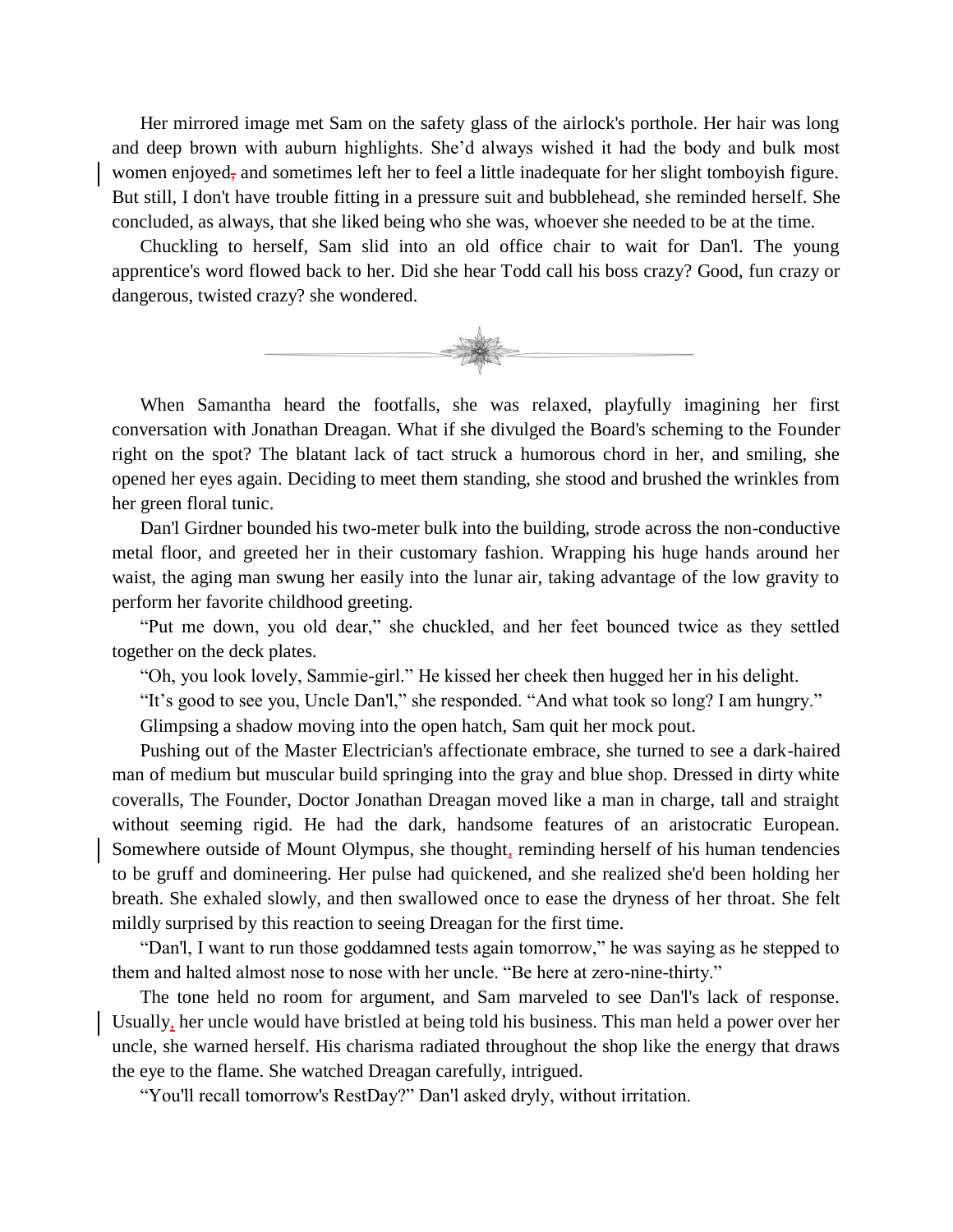"Screw it. You said you didn't have any plans," Dreagan challenged, eyeing Samantha briefly with a penetrating blink of thick black lashes. "You will be here."

The last was spoken to Dan'l, yet Sam knew without a doubt that she'd been quickly categorized and filed by the Founder.

"Jon, this is my guest for the evening—" Dan'l began.

"AshenGrey Samantha Alexander, Director of the Proteus Psy-Clinic," he said with a slight bow of chivalry, smiling in her direction. "This is an unexpected pleasure, Doctor, I must say. But please, excuse me. I'm busy."

"So, I see," she said with a calculating look in his direction, instantly liking the handsome man she saw. She looked back at Dan'l, and said, "I didn't mean to take you away from something, Uncle Dan'l."

"And you haven't, Sammie-gal." He smiled, and then glanced at his employer who was storing test equipment in a large wall locker.

"We are finished for the evening, AshenGrey." Dreagan smiled then muttered something under his breath that sounded rude. "I'll see you at zero nine--thirty, Dan'l."

"Yes, El Jefé," the bigger man responded, laughing, then touched Sam's elbow to signal their departure. "Now, get your carcass out of my shop, Jon, so I can lock up."

"Be sure you do." Dreagan seemed flushed when he straightened, and slammed the locker closed.

Turning on his heels, Dan'l's boss hurried past Samantha toward the front air lock. He smelled of  $\alpha$  hard work, a pleasant smell. Then he stopped at the hatch and scowled back at her uncle.

"I don't want to hear about any more security problems." He spoke harshly, and then the scowl disappeared, replaced by a bright smile as he turned to Sam, eyes twinkling. "Good evening, AshenGrey."

Sam's ears felt hot as she tried to calm the flutter in her stomach. Butterflies, at your age? She asked herself. Dreagan possessed of some intangible quality that had left her blood racing. She focused on Dreagan's last words while her old friend checked around his shop one last time. Problems? Security seemed more than adequate from her earlier observations. Sam felt puzzled as her new client disappeared through the lock, and Dan'l shut down the shop's power. She stepped towards the front airlock.

"Security problems?" She asked as Dan'l palmed the outer lock. "I've heard whispers about a gantry accident."

"Ha! Now, why he said that in front of you is beyond me," he said in a huff, and they stepped out across the perimeter of the domed compound with its star-like building that housed Jonathan Dreagan's production studio.

"Why did Dr. Dreagan choose to build his stage like that?" she asked, looking across at the towering crystal edifice with all its dozens of glittering points. "That stuff stretched around each limb is almost transparent. What is it made from, Dan'l?"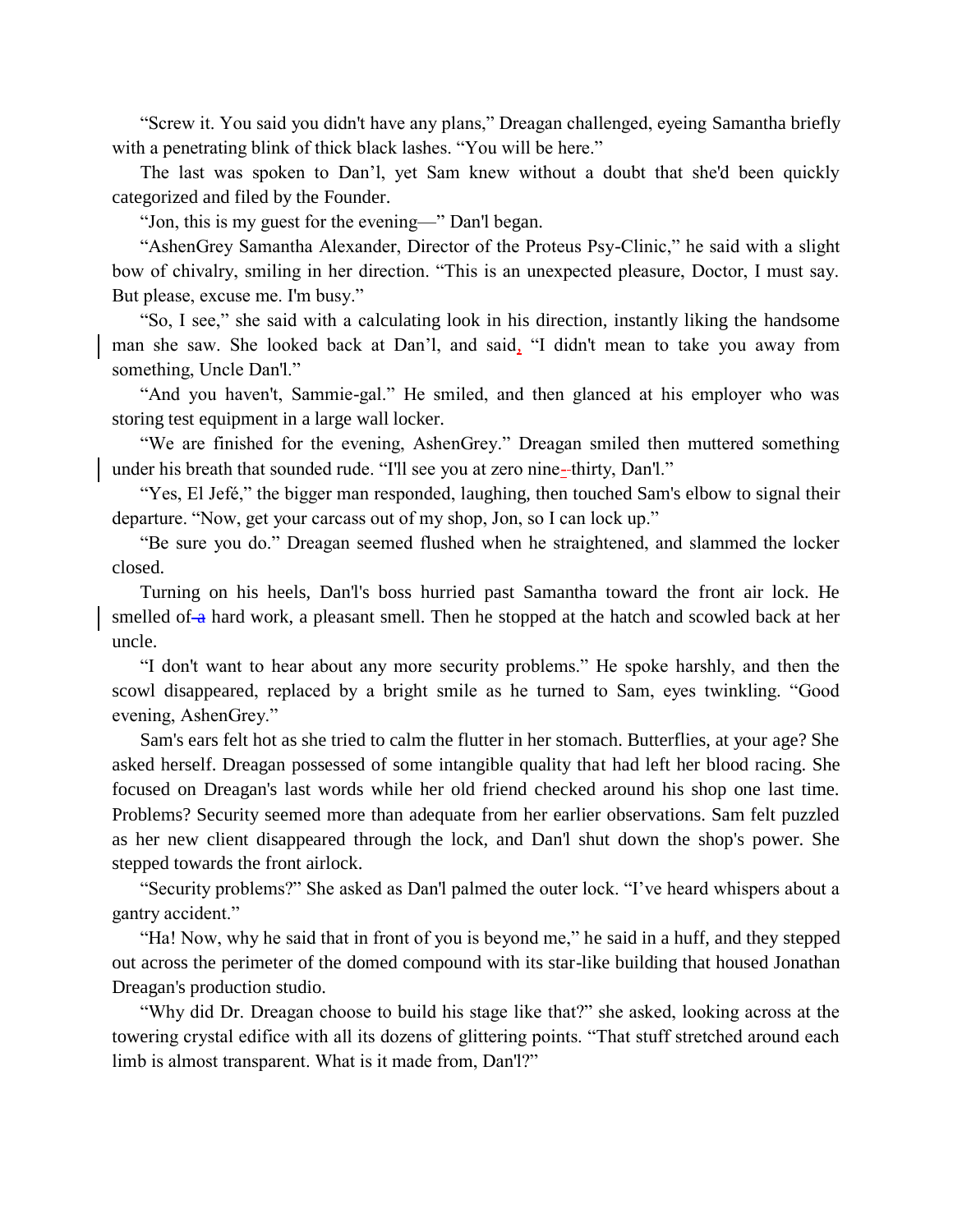"Wait, now, Sweetie." He laughed softly as they walked. "Don't ask too many questions. That only makes new ones, you know. Besides, you said you'd take the night off. That means mentally, too."

"Too many new questions," she sighed, stretching her legs to bounce after the old man's longer strides.



Hart's had been one of Proteus's better restaurants ever since colonists first settled on the dusty lunar surface in pressurized huts. As private explorers found the caverns and inhabited them, James and Stacey Hart had wisely relocated their private-booth eatery underground and donated a percent of the profits toward colonial excavation. As Jon Dreagan explored, established, and expanded his colonial corporation, so did the Hart franchise and purse. Their establishments boasted a safari atmosphere, complete with silk plants, taxidermists' creations, old photographs of the real animals, and large holos that gave a feeling of being in the African veldt. Sam was relieved when she realized that the tunic she'd chosen blended very well with the sand and fake greenery. And again she wished that some scientist would develop some plant life that could survive the unearthly light gravity.

Dan'l had been too long away from their booth, she decided after a server in Trade journeyman Green delivered their drinks. Her "uncle" had excused himself to make some comm, leaving her to ponder the conversational patter they'd enjoyed on the public cart ride to this establishment. Her parents' longtime friend had been vague during the fifteen-minute commute through the caverns and tunnels of the moon. His hesitation to speak too openly about his boss confirmed the respect and friendship between the two men. Samantha's research had shown that people associated with Jonathan Dreagan tended to become introverted due to the public's fascination with the Founder. This had begun soon after the time capsules of the most recent colony, Halpern, were buried in those gray caves five years ago. Catching herself, she turned her thought to more recent events of teaching at the University of Tranquility. Samantha had decided to wait five minutes more before she rose to search out her friend, the crystal blue Trade Master.

Coming up the tree-lined path between booths, Dan'l waved his fingers at Samantha. She put her aggravation aside until she heard his explanation. Dan'l's wrinkled face held an irritation of its own as he slid onto the padded bench across from her.

"Sorry, Sammie-gal," he began with a deep sigh and patted her hand. "El Jefé can be a royal pain at times."

"Who came up with El Jefé?" she asked, casually studying him.

"Cal Washington. Have you met him yet?"

"Dreagan's engineer pal," she said, smiling. "And his drinking buddy."

"That's the one." Again he sneered. "Cal's got an over-inflated mouth to match his overinflated ego."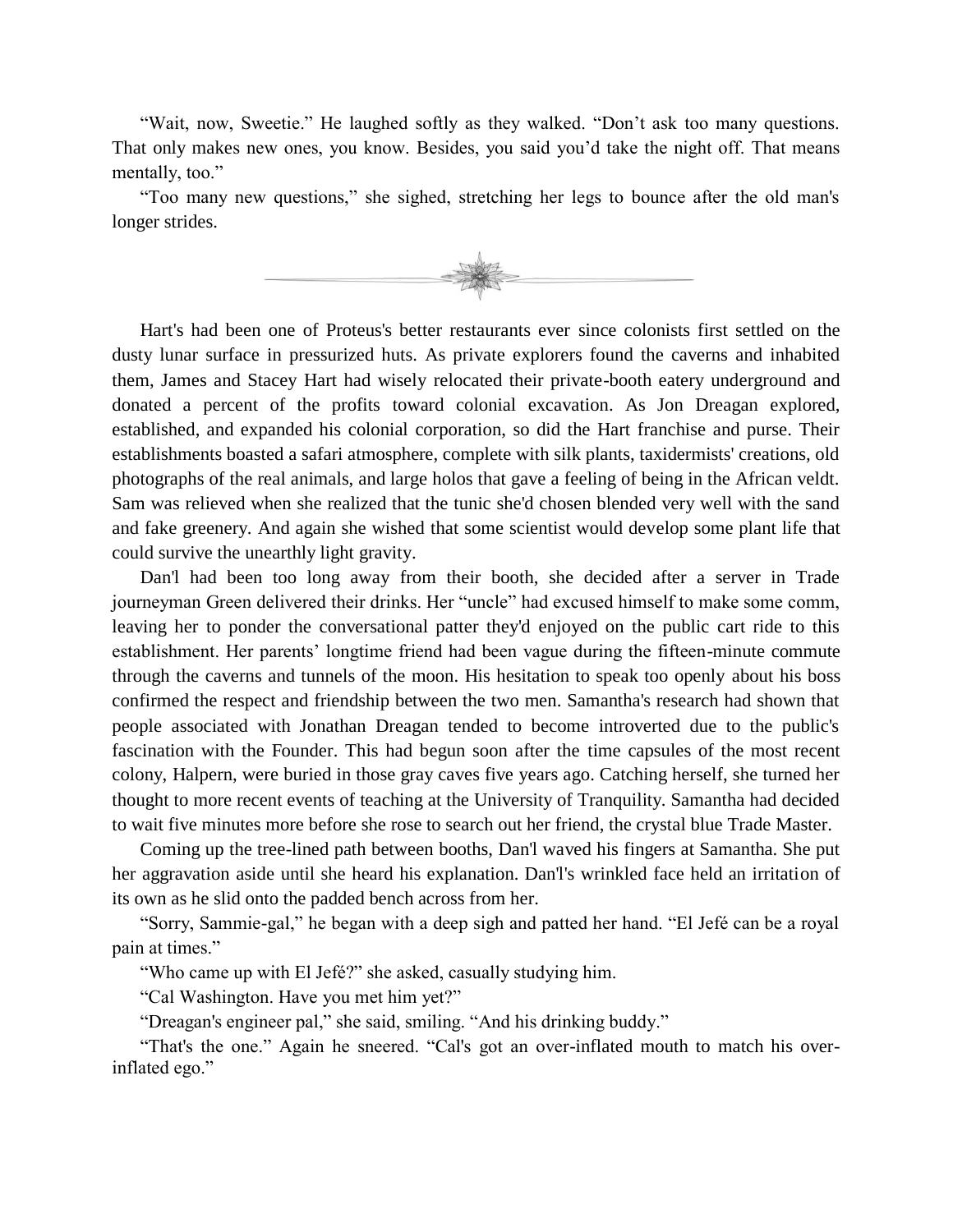"That's surprising, coming from you," she said, then sipped her jasmine tea, while she watched Dan'l frowning.

"You didn't answer me about Washington."

"No. I haven't met the man," she replied, not adding that she'd studied his file with great interest. "I take it you were just speaking with Dreagan?"

"Just checking my messages." He sighed, reaching for his beer. "Seems he wants to run those checks two hours earlier."

"Zero-seven-thirty, it is, then?" She snickered, knowing her friend preferred to sleep in whenever possible.

"More like zero-dark-thirty, if you ask me. Ha!" He frowned, taking a deep breath before continuing. "That man's a workaholic, Sweetie. I swear he is."

"You may want to sing a different melody," she warned, mentally filing this piece of information on Dreagan to be proved or disproved later.

"Says who?" Dan'l sassed, looking over the display of pictured foods on the lighted menu panel to her left. "Have you ordered?"

"My mama raised me right!" She pouted playfully.

"You're a brat, you know." He stopped his reading and eyed her. "What about the song I'm singing?"

"Doesn't that seafood gumbo sound tasty?" She intentionally sounded angelic.

"Sammie ..." he said in a warning tone.

"I think it does." She grinned as Dan'l's eyes smoldered with mock anger. "What will you have, Uncle? My treat."

"Ha! Your treat on the Trade Grey account."

"You're quick," she said, content.

"The gumbo." Dan'l smiled, reaching to make her selection from the menu panel then choosing Cajun fried trout himself. "I wonder what the failure rate of these food workstations  $i_S$ ."

"I'm sure it happens. What a strange thought."

"And so the old mind wanders." Dan'l glanced about the low chamber lined with dinner cubbyholes in poor lighting. "When was the last time you heard from your folks?"

"Last Thursday. Mom called just long enough to say that Lilah Jameson is a grandmother. And that she and Daddy are still undecided about moving up here." She gave a light laugh. "They've been going back and forth for over three months, but Dad doesn't want to sell the ranch and retire up here."

"Don't you mean down here?" the old man asked.

"Up on the moon; down in the caverns," she sang softly from a popular tune. Then she lied. "They're both doing just fine. And send their love."

"They'd better," Dan'l said with a wink, then drew deep on his mug of draft beer.

Padding softly in the imported sand, an apprentice server in dark Trade Green brought their meals and informed them that the dessert program was malfunctioning. Then he took away the soup bowls.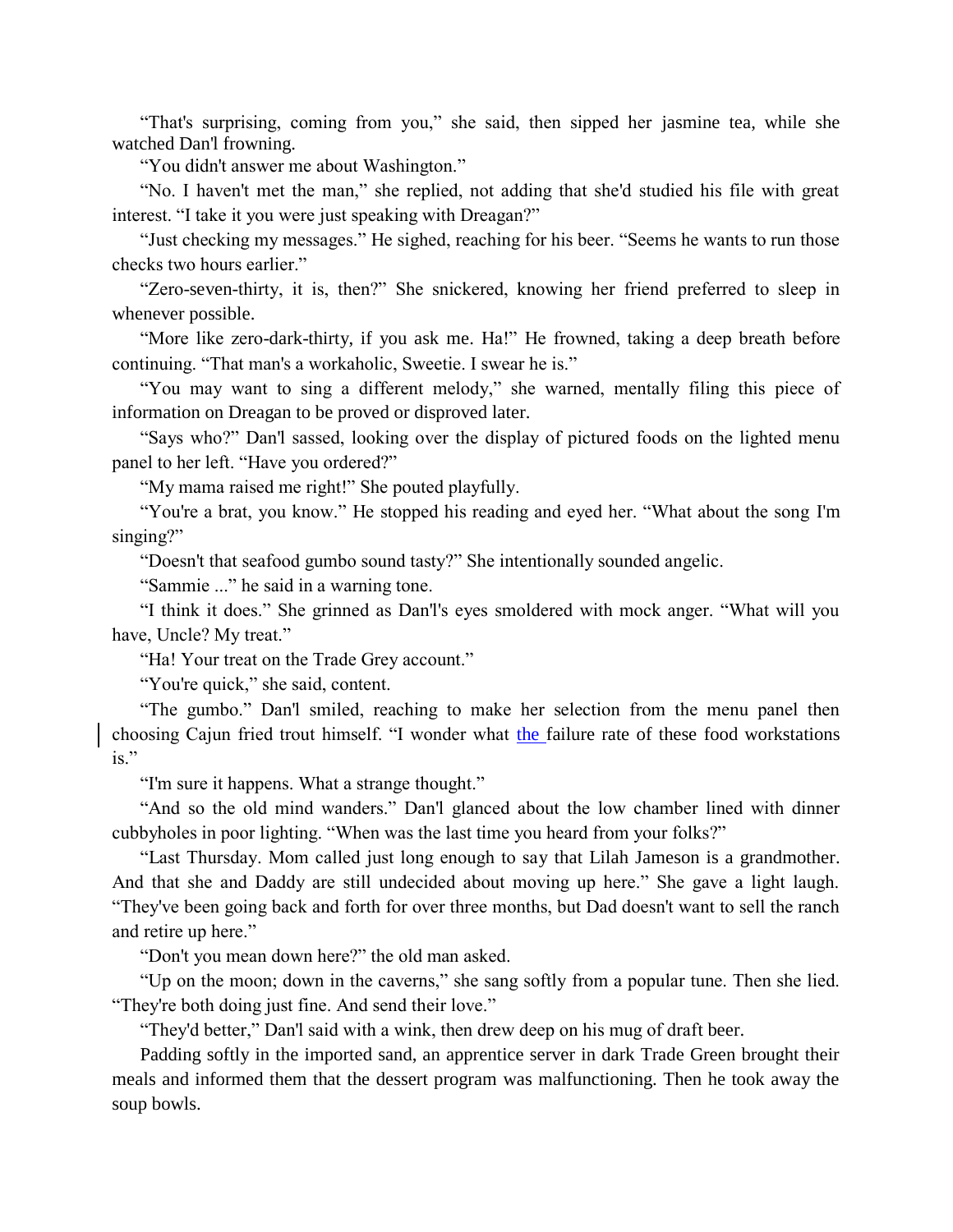There was a brief, but comfortable silence.

"Ever hear from that Thompson kid anymore?"

"Not since he joined the Forestry Service. Dan'l," she breathed, stirring the gumbo. "You never answered my question from earlier. What is that transparent stuff covering that strange looking holo-studio?"

"Something like coral," he responded, sampling his meal.

"Seriously?" she coaxed, not liking to be played with when she wasn't playing. "I've got a job to do here."

"Absolutely serious." He frowned as he considered a moment, and she could watch his decisions resolve in his eyes. "What I said is true, Sweetie. But, you'll have to leave it at that."

"Okay. Can I ask if you're still seeing Cinda?"

"No." This was spoken between mouthfuls. Dan'l was frowning.

"Ahhh, care to specify?" she asked, knowing she shouldn't.

"No." His face soured even more. "I don't see her anymore."

"Yes, well then," she sighed, wishing female companionship for him in a society where fems were rare. "So it's on to new conquests for you, then?"

"This work for Dreagan keeps me busy," he said with commitment and sincerity.

"I wanted to talk to you about that—" She began.

"Figured that when you called," Dan'l grumbled. "Ask. Go ahead."

"How'd you get this position?" she asked, feeling too much like one of those accursed, nosy media people.

"The Founder looked me up," Dan'l answered, breaking the filet up with the side of his fork. "I suspect that Ben Soqui may have recommended me, but I'm not certain."

"You don't remember…" she sighed, frowning at the memory of that dirty old man. "What's Dreagan got you doing?"

"Three years ago, almost," he offered, then regarded her a moment and sighed. "We started working on a land cycle—a Luna scoota we called it—and some interesting electro-stabilization theories. Then, we branched out into holography, astrophysics, and photography."

"Put them all together, and they spell...?" she prompted.

"The DreaganStar Project. You've seen the holo-shows?"

"Some. Interesting," she admitted. "But my work doesn't leave me much time to sit and just stare into a holotank."

"Your clinic, you mean." Her old friend sneered. "Sweetie, you spend too much time there and not enough socializing. You need to find a good contract mate."

"I prefer my practice."

"My ass, young lady!" Dan'l growled loudly, but stopped himself at this breech of Lunar social customs, muttered an apology, and she had to smile. "You've heard this before?"

"From you, and Mom, and Daddy, and Professor Norton, not to mention any names."

"Solo. No contract mates in your future?"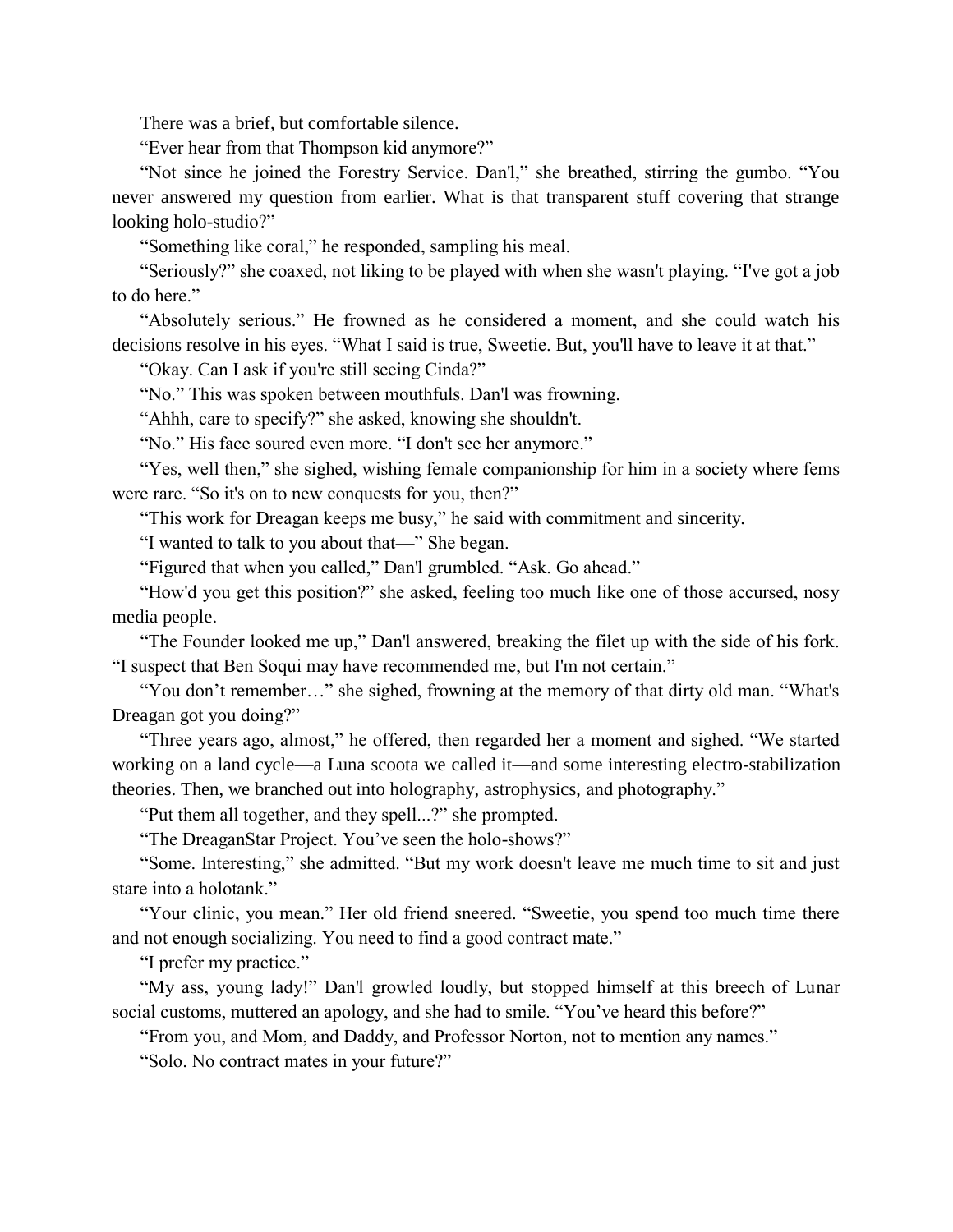"I'm not so sure I like that little custom," she admitted, knowing some time later that statement would get back to her superior, the HazeGrey, head of the Psychology Trade.

Uncle Dan'l seemed startled. She hadn't really denounced the decades-old tradition, she told herself. Sam tasted the dark bread that accompanied the delicious meal while waiting for him to continue the conversation.

"You never did tell me why you left the university," he began, raising his eyebrows playfully. "Something about three men and a sex scandal?"

"No. Something about a promotion," she answered, feeling miffed that he insisted on misunderstanding her assignment here. "I told you all that."

"I still don't swallow it. How'd you get to be a Master Grey?"

"Dan'l..." But she stopped herself and took up a monstrous portion of the gumbo, knowing he was teasing her.

"When's the last time you had a night on the town?" he asked softly after a moment, then tapped his fork against his drinking glass for emphasis.

Smirking in his direction, she casually savored her mouth full. Her friend fumed across the small table at her deliberate delay. When HAD she last been out? she asked herself.

"We're understaffed at the clinic."

"Answer the question, youngster." Dan'l's wrinkled face displayed a combination of love and concern.

"The last time we had dinner," was her meek reply, as she tried to avoid his grim stare and parental attitude.

"Makes that about three months ago," Dan'l chuckled and shook his head slowly. "They kept you out on that ranch too long."

"What is that supposed to mean?"

"You've developed antisocial tendencies," he said, and she didn't care for either his accusation or his tone.

"Can you justify your statement, Uncle?"

"I don't think I need to."

"Dan'l, I've found most men who have courted me to be presumptuous, uninteresting, domineering, and well, a woman can only take so much. Then, she stops dating."

"You don't get lonely?" he asked with compassion.

"What! With Patric Hensen—a Security Master—as my clerk and personal JourneyGrey? He's a hovering hen. Did I mention that I have several journeymen and apprentices under foot? And there are Taylor Roberts' blunders to fix, and an understaffed clinic to fill my 27-hour workday. I have no alone time."

"Sweetie, you know what I mean," he said in a gentle tone.

She mentally bit her lip, assuring herself that the old dear thought only of her best interests.

"Dan'l P. Girdner, answer me a question," she began, feigning wide-eyed innocence. "Why haven't you snuggled in with some nice contract? People your age are usually contracted for life."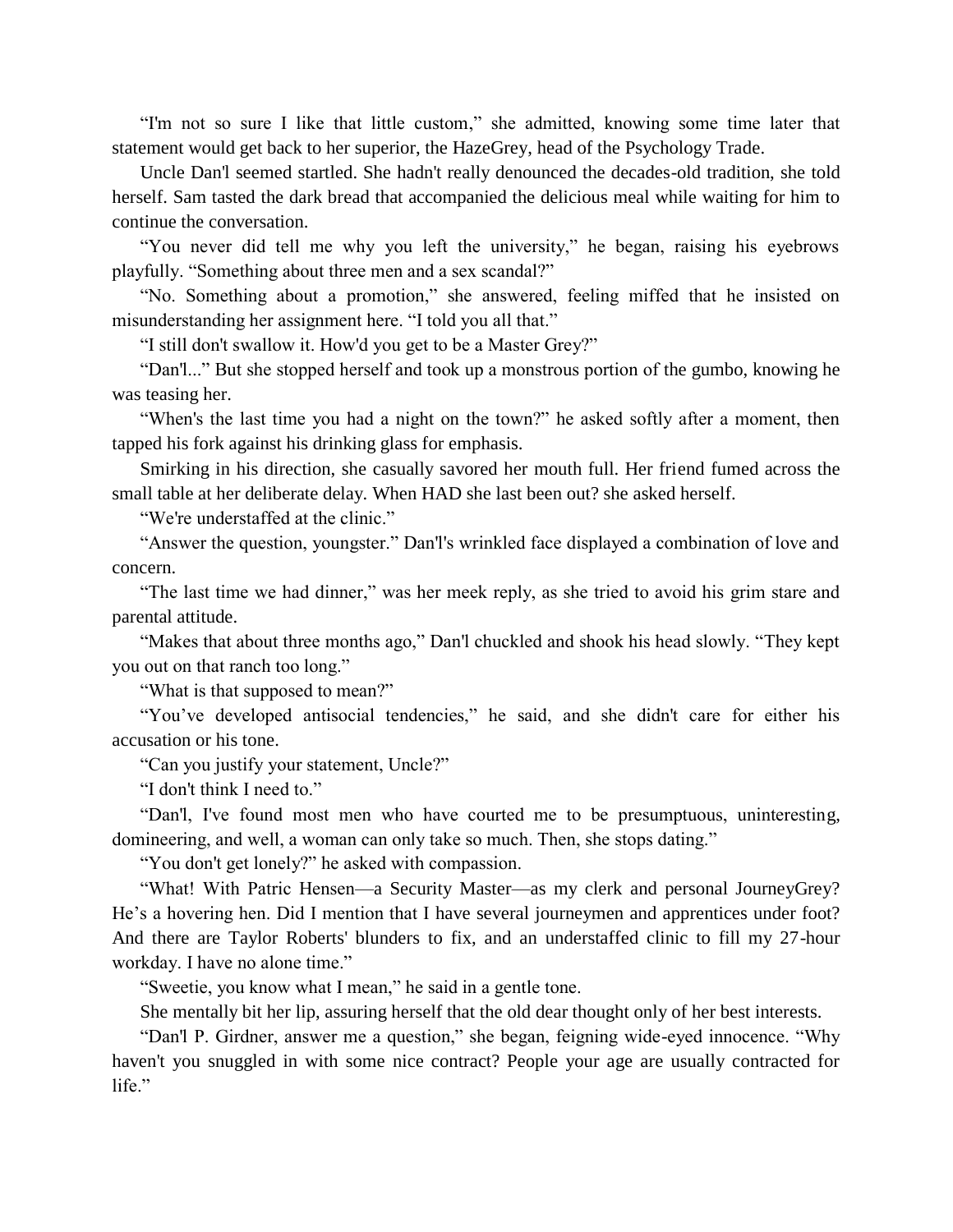"Some even get married. Well, maybe not anymore..."

"You're waiting for a wife?" She felt amazed.

"Any ideas on how many women my age live in an area of, say, two hundred thousand kilometers?"

"Well, right..." she muttered sarcastically, knowing that she was chasing comet tails, but she attempted a guesstimate. "I don't know. Maybe twenty in all of the colonies."

"I allowed for a ten-year age variance when I checked with Colonial Personnel," he confided, a childlike grin wrinkling his face. "There are actually seven in this colony."

"They are probably kept well occupied," she sighed, knowing she needed information on Dreagan.

"Two are married. Yes, really married! Three are in long-term contracts." Dan'l diverted his eyes to the silk ivy that crept along the upper portion of the booth. "One isn't worth the bother to save her life."

Shuddering in animated gestures, he twisted his face into an expression that a man might have after eating secondhand snot. That brought them both to giggles, and Samantha made a mental note to have dinner with Dan'l more often.



Pleased that it was not yet midnight, Samantha scooped up her personal pad containing her notes on the last few patients as she came through the overfull and cramped living room of her cubby. She headed directly for her prized wooden desk and computer in the tiny back room, considering herself fortunate to live in so much space. Being director of a clinic, knowing Dan'l who knew Speaker Groves, the old sour puss of the Board, along with her professional accomplishments, had secured a two-bedroom cubby for her. The second bedroom had become a workspace and held a collection of general clutter.

Her home rested on the northern face of McKinley Terrace, up above the basin of a long cavern, but it came without any view of the massive underground cavern. Samantha didn't miss a view of anything down there. Most of the interior of her cubby had needed upgrading when she moved, but she couldn't complain about her home. Having seen the more modern modules, she'd declined billeting in one. They didn't feel that safe or roomy the way this older one did. To Samantha, the newer cubbies were too deep, too far under the moon's surface for her liking. They were nothing like her life on the ranch in Montana, but what could duplicate that childhood home? Here, the front room window displayed other cliff dwellings, systematically painted in pastel colors designed to give a calming effect. Everywhere, Proteus's artificial environment reminded her of the lower decks of an old-fashioned ocean liner.

Her rural upbringing left her over-sensitive to the barren and encapsulated ways of underground living. The Gray Trade Master supported her theory that such conditions were detrimental. Sam found that she sought the surface any chance she got. Hart's restaurant still did a good business up there. It had been moved, and now was in Proteus's busy spaceport where